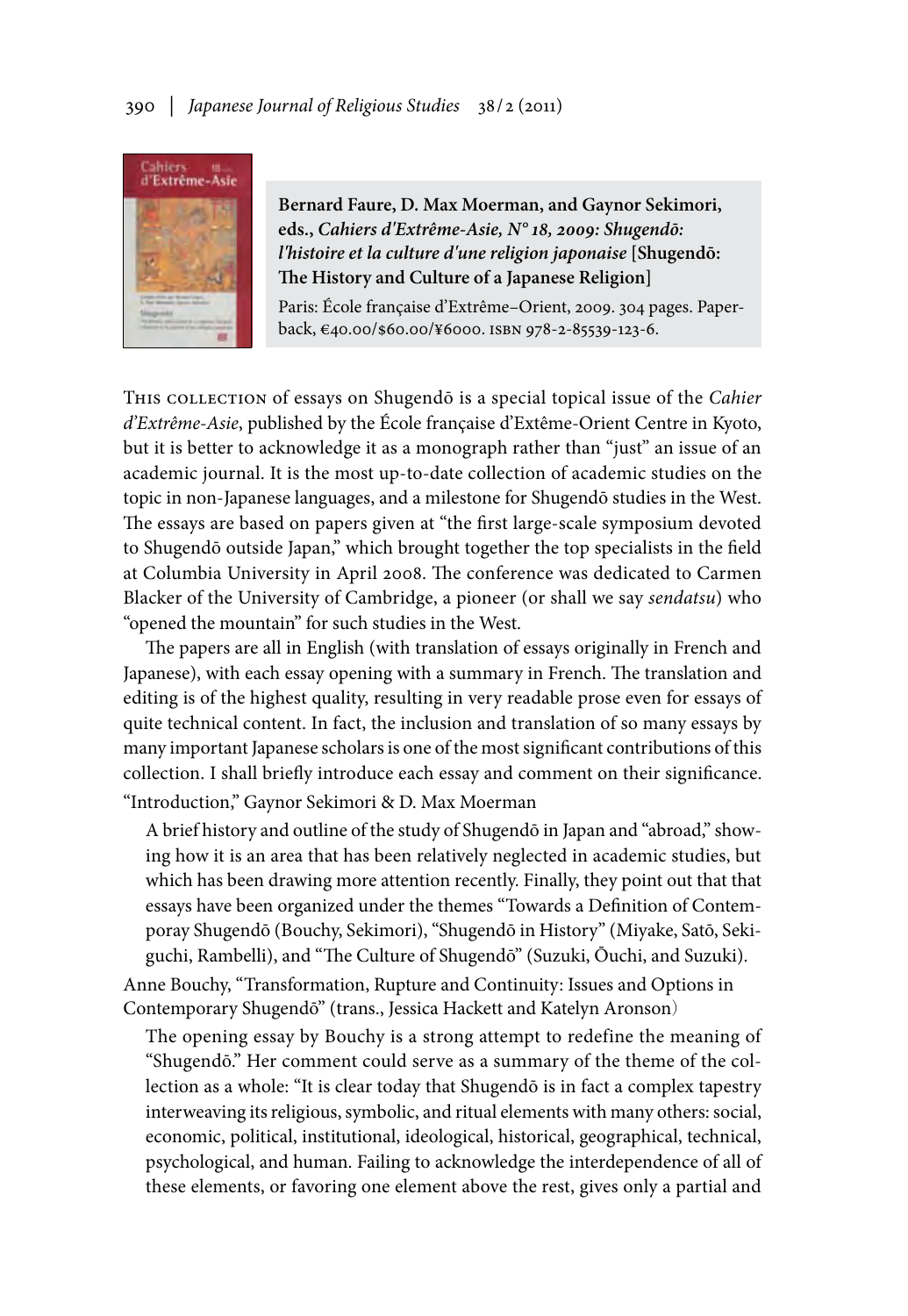biased vision of Shugendō" (19). Bouchy also takes a concrete look at contemporary Shugendō by considering the "spectacularization" and use of secrecy, and the historical ban of women as well as the increasingly active participation of women today.

Gaynor Sekimori, "Defining Shugendō Past and Present: The 'Restoration' of Shugendō at Nikkō and Koshikidake."

A look at the historical development and recent revival of ritual practices at two traditional Shugendō centers, underscoring the religious role of lay people.

Miyake Hitoshi 宮家準, "Japanese Mountain Religion: Shrines, Temples, and the Development of Shugendō") (trans., Miyabi Yamamoto and Gaynor Sekimori)

Miyake is already famous as a giant in Shugendō studies, and here provides a succinct outline of the history of Shugendō, with a focus on "mountain temples and shrines " (*shaji*, 社寺).

Satō Hiroo 佐藤弘夫, "Changes in the Concept of Mountains in Japan" (trans., Orion Klautau)

This essay traces the various meanings or significance that mountains have carried throughout Japanese history, from the mountain as the dwelling-place of the kami, a place for ascetic practice, the dwelling of the spirits of the dead, as Pure Land, as the "other shore," as the contemporary location for graveyards, and so forth.

Sekiguchi Makiko 関口眞規子, "The Sanbōin Monzeki and its Inception as Head Temple of the Tōzan Group"(trans., Gaynor Sekimori)

Traces the historical development and significance of the Sanbōin Monzeki as the headquarters of one of the two Shugendō organizations, especially its institutionalization from the early seventeenth century.

Fabio Rambelli, "'Dog-men,' Craftspeople or Living Buddhas? The Status of *Yamabushi* in Pre-Modern Japanese Society."

Rambelli enters some delicate territory as he discusses various social roles (especially that of "mediator") played by *yamabushi* throughout history, from their own normative self-understanding to that of *tengu* and other non-human beings, as artisans and performers, even "living Buddhas." He concludes that "from their unique position, *yamabushi* were able to mediate among all sections of premodern Japanese society. Here lay the source of both their power (social influence) and the threat they potentially posed to the establishment" (137).

Suzuki Shōei 鈴木昭英, "The Development of *Suijaku* Stories about Zaō Gongen" (trans., Heather Blair)

A fascinating look at the origin and development of Zaō Gongen as a syncretistic deity and bodhisattava. Suzuki also provides details on the iconography and *setsuwa* stories of Zaō. Here, as throughout the collection, color illustrations provide an attractive and informative addition to the essay.